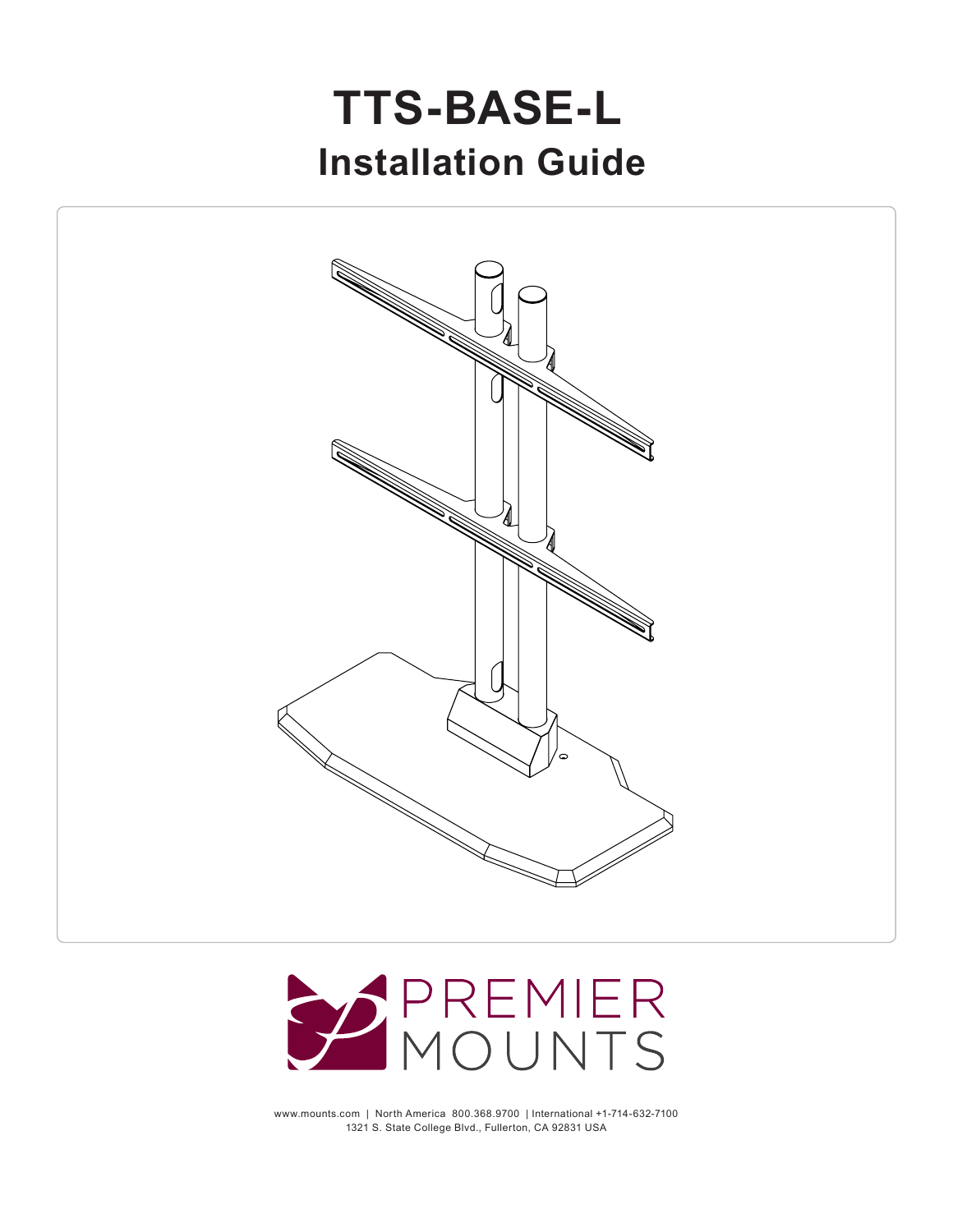## **TTS-BASE-L Installation Guide**

#### Included components

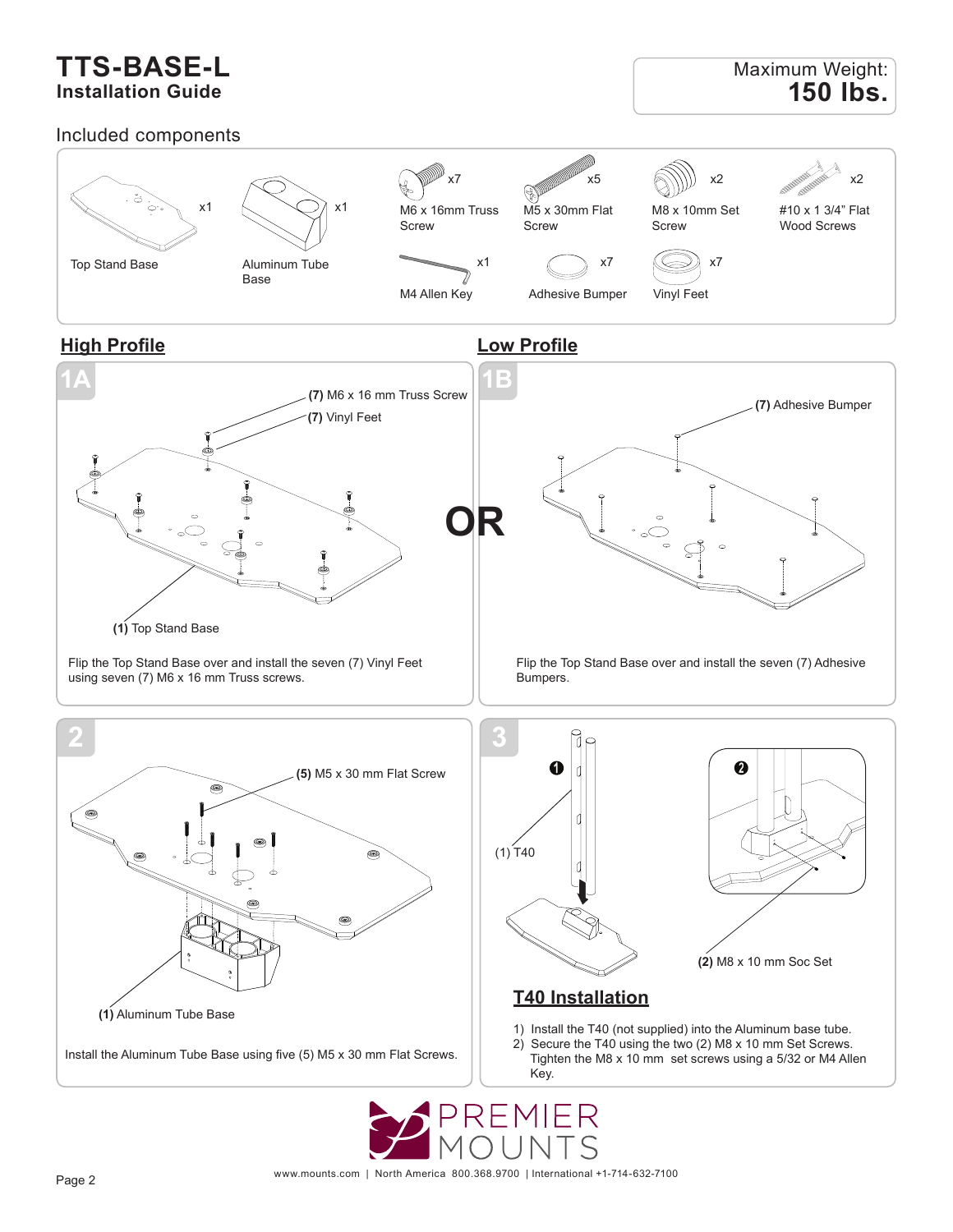# **TTS-BASE-L Installation Guide**





### **Fixed Installation (Optional)**

If securing to a wood table, secure the stand with the two  $(2)$  #10 x 1 3/4" wood screws (supplied).

NOTE: Longer or shorter wood screws and or mounting hardware depending on your installation environment are (commercially available).